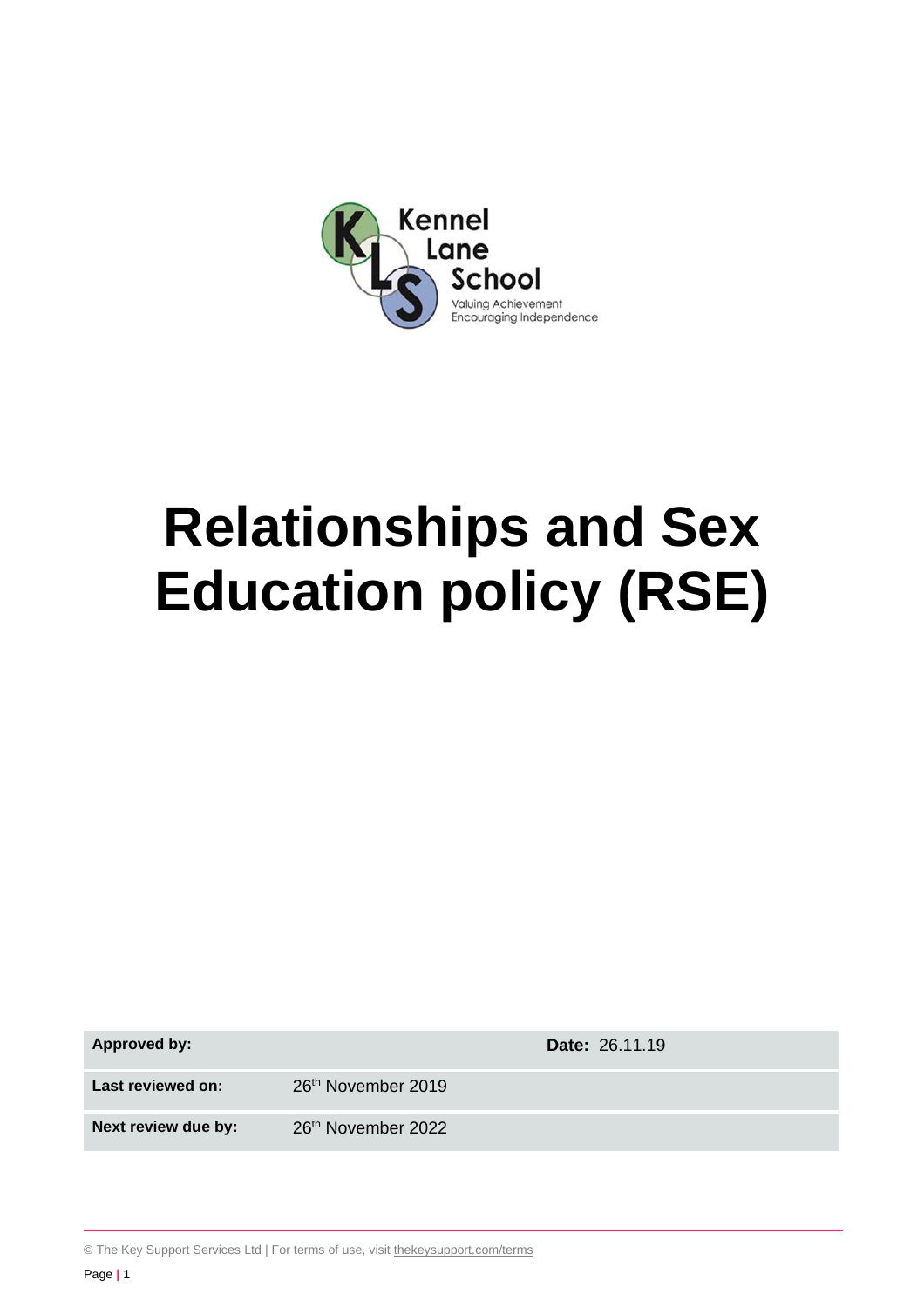## **Contents**

| Appendix 1: Learners may cover the following topics (The topics covered will vary depending on the age/ |  |
|---------------------------------------------------------------------------------------------------------|--|
|                                                                                                         |  |

## <span id="page-1-0"></span>**1. Aims**

The aims of relationships and sex education (RSE) at our school are to:

- Provide a framework in which sensitive discussions can take place
- Prepare learners for puberty, and give them an understanding of sexual development and the importance of health and hygiene
- Help learners develop feelings of self-respect, confidence and empathy
- Create a positive culture around issues of sexuality and relationships
- Teach learners the correct vocabulary to describe themselves and their bodies

## <span id="page-1-1"></span>**2. Statutory requirements**

As a maintained primary school we must provide relationships education to all pupils as per section 34 of the [Children and Social work act 2017.](http://www.legislation.gov.uk/ukpga/2017/16/section/34/enacted)

However, we are not required to provide sex education but we do need to teach the elements of sex education contained in the science curriculum.

In teaching RSE, we must have regard to [guidance](https://www.gov.uk/government/consultations/relationships-and-sex-education-and-health-education) issued by the secretary of state as outlined in section 403 of the [Education Act 1996.](http://www.legislation.gov.uk/ukpga/1996/56/contents)

As a maintained secondary school we must provide RSE to all pupils as per the Children and Social work act [2017.](http://www.legislation.gov.uk/ukpga/2017/16/section/34/enacted)

In teaching RSE, we must have regard to to *guidance* issued by the secretary of state as outlined in section 403 of the [Education Act 1996.](http://www.legislation.gov.uk/ukpga/1996/56/contents)

At Kennel Lane School we teach RSE as set out in this policy.

## <span id="page-1-2"></span>**3. Policy development**

This policy has been developed in consultation with staff, pupils and parents. The consultation and policy development process involved the following steps:

<sup>©</sup> The Key Support Services Ltd | [thekeysupport.com/terms](https://thekeysupport.com/terms-of-use)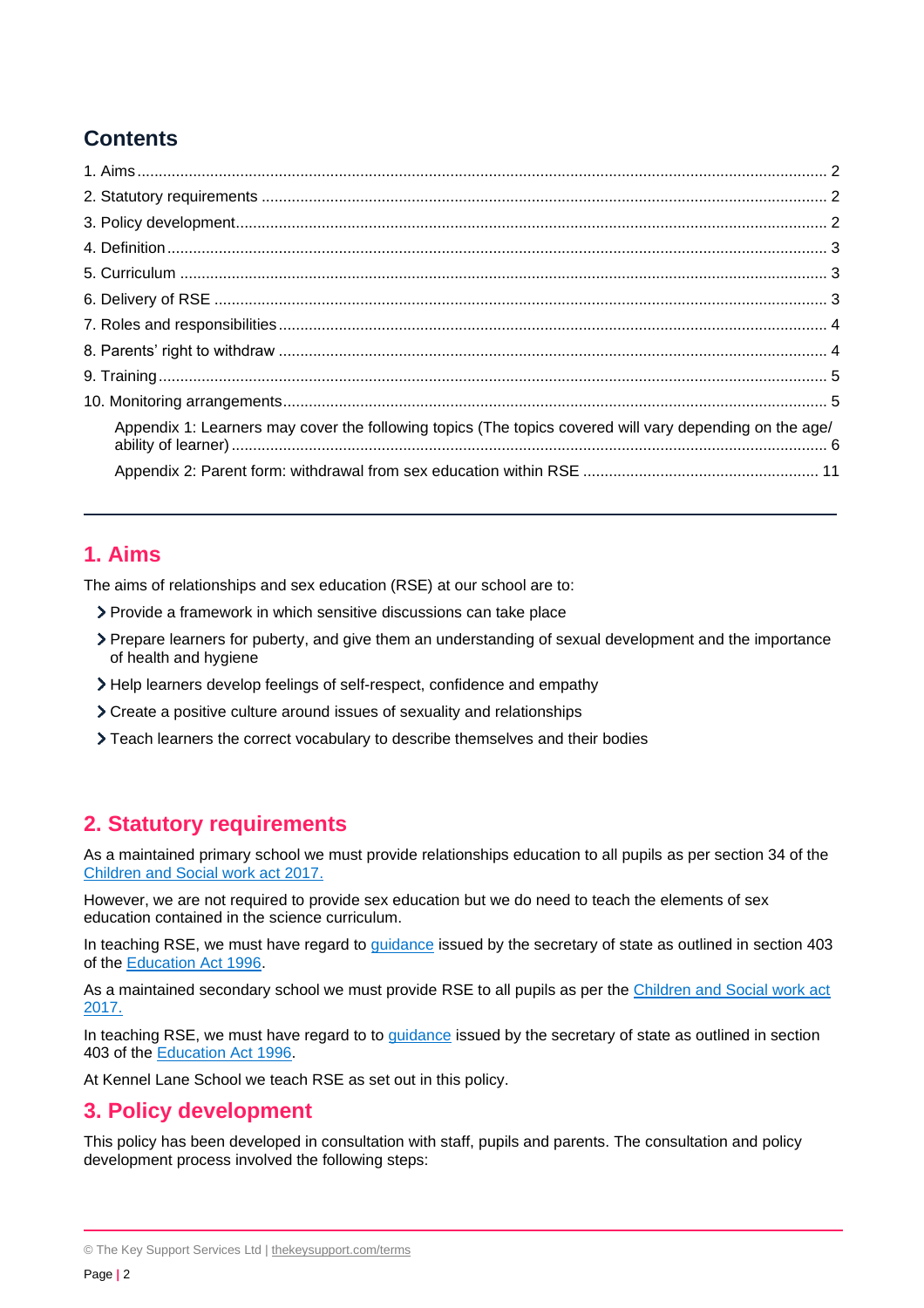- 1. Review a member of staff pulled together all relevant information including relevant national and local guidance
- 2. Staff consultation
- 3. Parents/ Carers were invited to attend a meeting
- 4. Ratification once amendments were made, the policy was shared with governors and ratified

## <span id="page-2-0"></span>**4. Definition**

RSE is about the emotional, social and cultural development of pupils, and involves learning about relationships, sexual health, sexuality, healthy lifestyles, diversity and personal identity.

RSE involves a combination of sharing information, and exploring issues and values.

RSE is not about the promotion of sexual activity.

## <span id="page-2-1"></span>**5. Curriculum**

We have developed the curriculum in consultation with parents, pupils and staff, taking into account the age, needs and feelings of learners. If learners ask questions outside the scope of this policy, teachers will respond in an appropriate manner so they are fully informed and don't seek answers online.

- Effective RSE is essential if young people are to make responsible and well informed decisions about their lives
- RSE should be firmly embedded in the PSHE and the wider curriculum across the school as appropriate
- RSE should be taught at an appropriate level to all learners
- There may be times when RSE is taught to fulfil a particular individual need
- Teaching in this area needs to be sensitive so as not to stigmatise learners on the basis of home circumstances

## <span id="page-2-2"></span>**6. Delivery of RSE**

RSE is taught within the Relationships, Sex and Health (RSHE) education curriculum. Biological aspects of RSE are also taught within the science curriculum, and other aspects are included in religious education (RE). Kennel Lane School will ensure that learners are protected from materials which are inappropriate, having regard to the age, ability and cultural background of the learners concerned.

Relationships education focuses on teaching the fundamental building blocks and characteristics of positive relationships including:

- Families and people who care for me
- Caring friendships
- Respectful relationships, including friendships
- > Online relationships and media
- > Being safe
- > Puberty
- > Personal care and hygiene
- Gender differences
- Ethnicity

<sup>©</sup> The Key Support Services Ltd | [thekeysupport.com/terms](https://thekeysupport.com/terms-of-use)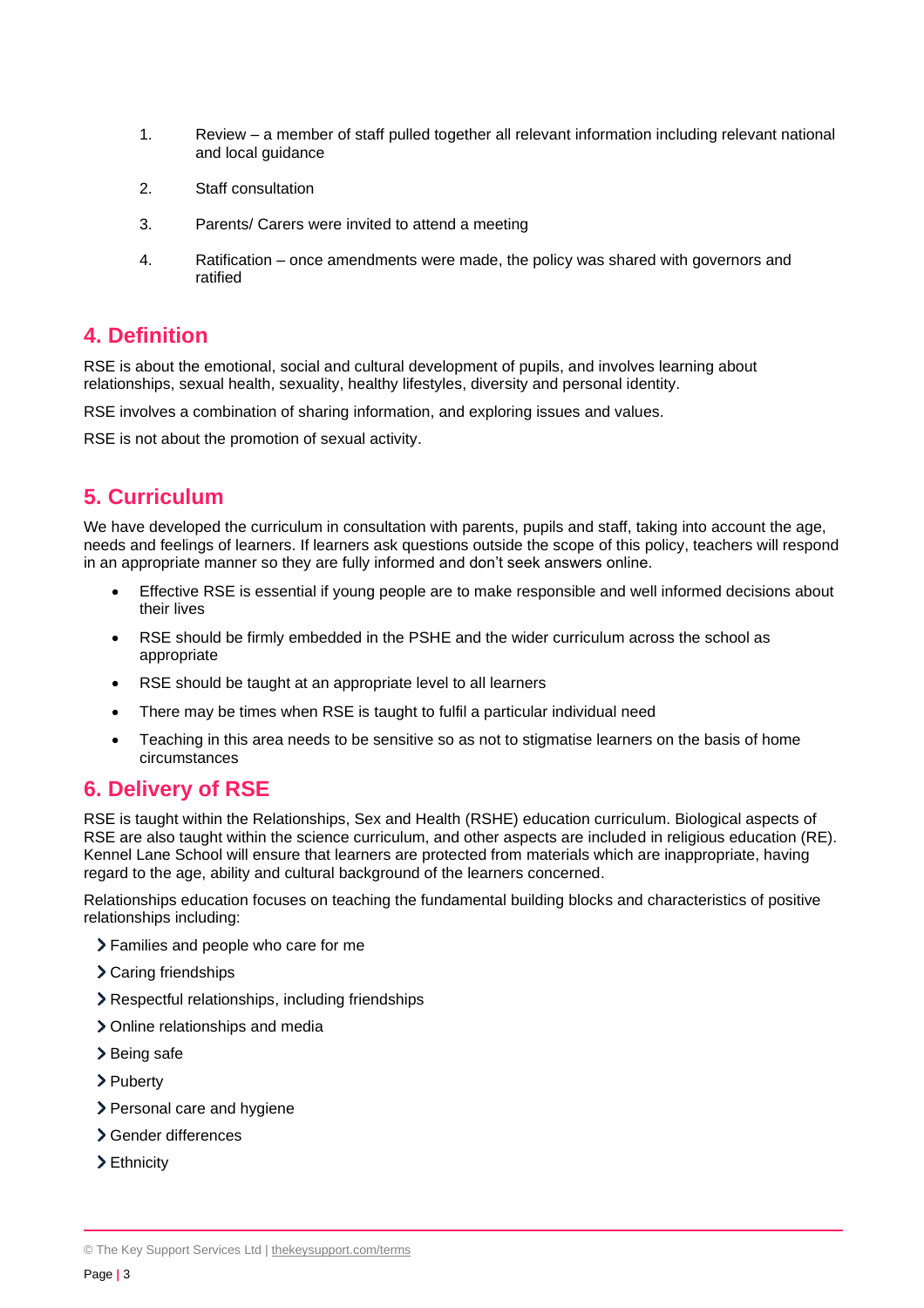- Sexual identity and orientation
- Intimate and sexual relationships, including sexual health

These areas of learning are taught within the context of family life taking care to ensure that there is no stigmatisation of children based on their home circumstances (families can include single parent families, LGBT parents, families headed by grandparents, adoptive parents, foster parents/carers amongst other structures) along with reflecting sensitively that some children may have a different structure of support around them (for example: looked after children or young carers).

## <span id="page-3-0"></span>**7. Roles and responsibilities**

#### **7.1 The governing board**

The governing board will approve the RSE policy, and hold the headteacher to account for its implementation.

#### **7.2 The headteacher**

The headteacher is responsible for ensuring that RSE is taught consistently across the school, and for managing requests to withdraw learners from [non-statutory/non-science] components of RSE.

#### **7.3 Staff**

Staff are responsible for:

- Delivering RSE in a sensitive way
- Modelling positive attitudes to RSE
- Monitoring progress
- Responding to the needs of individual learners
- Responding appropriately to learners whose parents wish them to be withdrawn from the [nonstatutory/non-science] components of RSE
- Using a variety of teaching and learning styles including imaginative play, role play, simulations and debates
- Involving the school nursing team and other professionals in the planning and delivery of the RSE curriculum where appropriate

Staff do not have the right to opt out of teaching RSE. Staff who have concerns about teaching RSE are encouraged to discuss this with the Curriculum Lead. All class teachers will be responsible for delivering RSE.

#### **7.4 Learners**

Learners are expected to engage fully in RSE and, when discussing issues related to RSE, treat others with respect and sensitivity.

## <span id="page-3-1"></span>**8. Parents' right to withdraw**

Primary schools

Parents do not have the right to withdraw their children from relationships education.

Parents have the right to withdraw their children from the non-statutory/non-science components of sex education within RSE.

Requests for withdrawal should be put in writing using the form found in Appendix 2 of this policy and addressed to the headteacher.

<sup>©</sup> The Key Support Services Ltd | [thekeysupport.com/terms](https://thekeysupport.com/terms-of-use)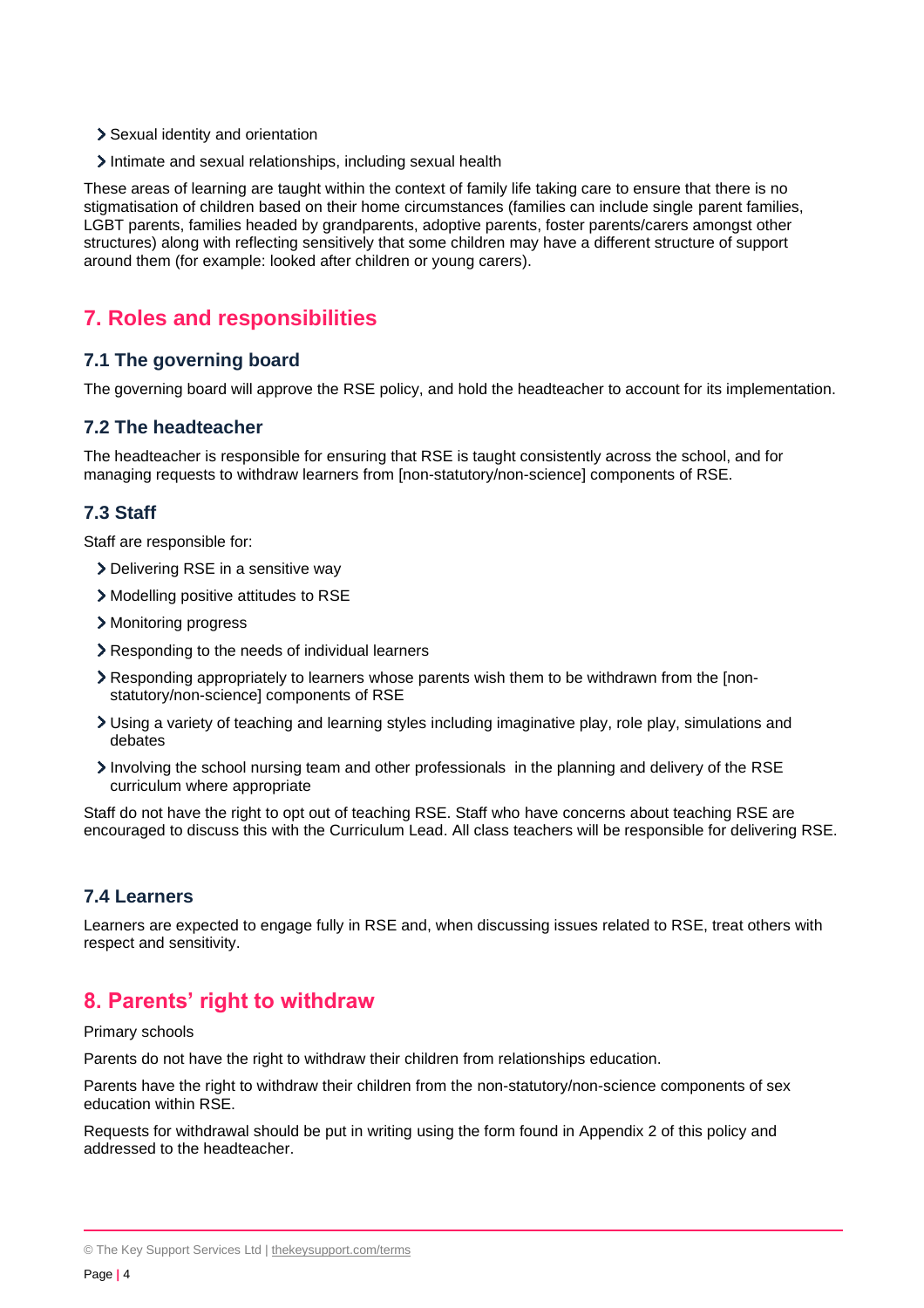Alternative work will be given to pupils who are withdrawn from sex education.

Secondary schools:

Parents have the right to withdraw their children from the non-statutory/non-science components of sex education within RSE up to and until 3 terms before the child turns 16. After this point, if the child wishes to receive sex education rather than being withdrawn, the school will arrange this.

Requests for withdrawal should be put in writing using the form found in Appendix 2 of this policy and addressed to the headteacher.

A copy of withdrawal requests will be placed in the pupil's educational record. The headteacher will discuss the request with parents and take appropriate action.

Alternative work will be given to pupils who are withdrawn from sex education.

## <span id="page-4-0"></span>**9. Training**

Staff are trained on the delivery of RSE as part of their induction and it is included in our continuing professional development calendar.

The headteacher will also invite visitors from outside the school, such as school nurses or sexual health professionals, to provide support and training to staff teaching RSE where appropriate.

## <span id="page-4-1"></span>**10. Monitoring arrangements**

The delivery of RSE is monitored by Jo Roclawski, Curriculum lead through monitoring arrangements, such as a planning scrutiny, learning walks, etc. and meeting with staff and parents.

Learner's development in RSE is monitored by class teachers as part of our internal assessment systems.

This policy will be reviewed by Jo Roclawski annually. At every review, the policy will be approved by the governing board/the headteacher.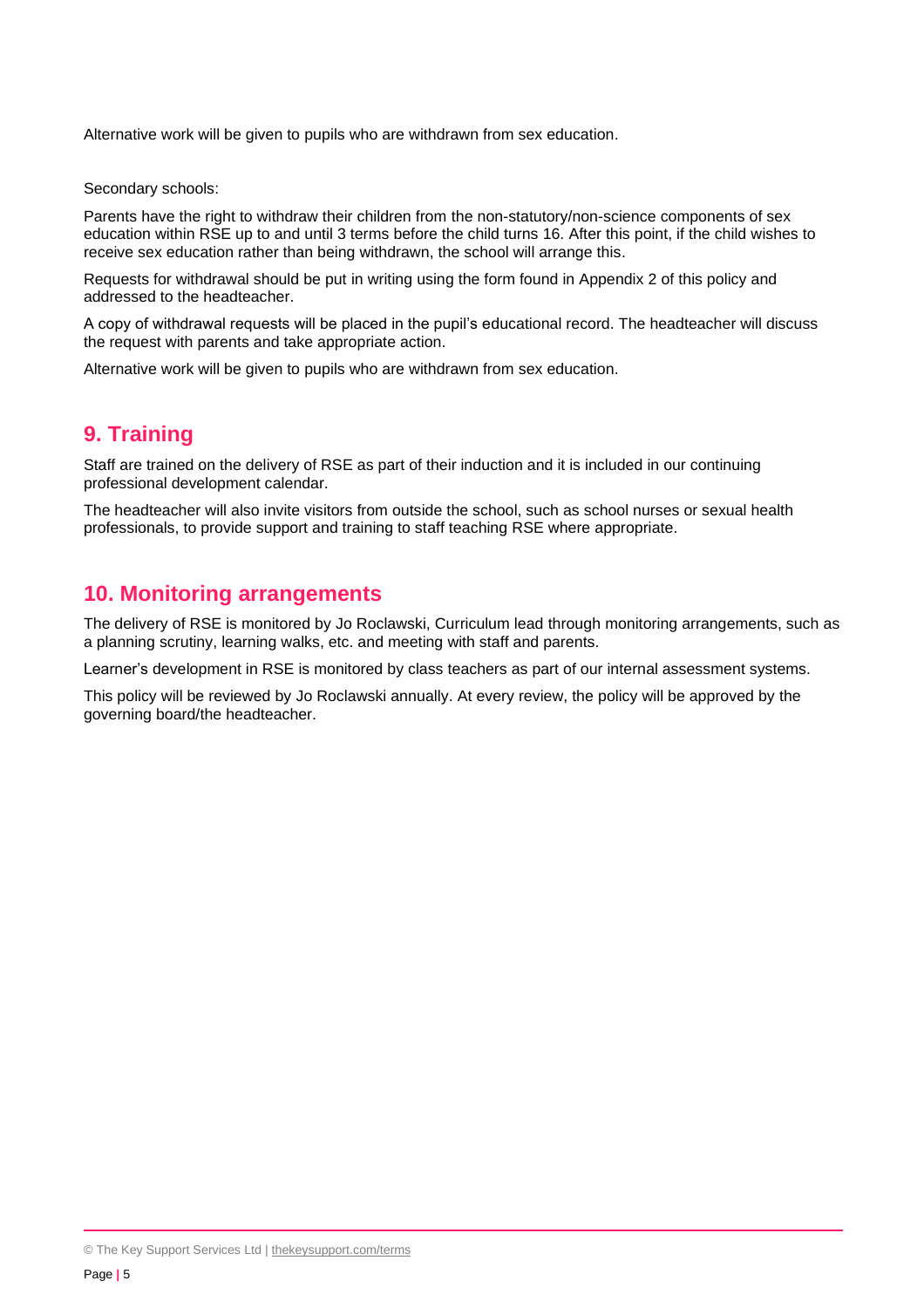**Appendix 1: Learners may cover the following topics (The topics covered will vary depending on the age/ ability of learner)**

| <b>TOPIC</b>                | PUPILS SHOULD KNOW                                                                                                                                                                                                                            |
|-----------------------------|-----------------------------------------------------------------------------------------------------------------------------------------------------------------------------------------------------------------------------------------------|
| Families and                | That families are important for children growing up because they can give love, security and stability<br>$\bullet$                                                                                                                           |
| people who care<br>about me | The characteristics of healthy family life, commitment to each other, including in times of difficulty, protection and care for children<br>and other family members, the importance of spending time together and sharing each other's lives |
|                             | That others' families, either in school or in the wider world, sometimes look different from their family, but that they should respect<br>those differences and know that other children's families are also characterised by love and care  |
|                             | That stable, caring relationships, which may be of different types, are at the heart of happy families, and are important for children's<br>security as they grow up                                                                          |
|                             | That marriage represents a formal and legally recognised commitment of two people to each other which is intended to be lifelong                                                                                                              |
|                             | How to recognise if family relationships are making them feel unhappy or unsafe, and how to seek help or advice from others if<br>needed                                                                                                      |
| Caring                      | How important friendships are in making us feel happy and secure, and how people choose and make friends                                                                                                                                      |
| friendships                 | The characteristics of friendships, including mutual respect, truthfulness, trustworthiness, loyalty, kindness, generosity, trust, sharing<br>interests and experiences and support with problems and difficulties                            |
|                             | That healthy friendships are positive and welcoming towards others, and do not make others feel lonely or excluded                                                                                                                            |
|                             | That most friendships have ups and downs, and that these can often be worked through so that the friendship is repaired or even<br>strengthened, and that resorting to violence is never right                                                |
|                             | How to recognise who to trust and who not to trust, how to judge when a friendship is making them feel unhappy or uncomfortable,<br>managing conflict, how to manage these situations and how to seek help or advice from others, if needed   |

<span id="page-5-0"></span><sup>©</sup> The Key Support Services Ltd | For terms of use, visit [thekeysupport.com/terms](https://thekeysupport.com/terms-of-use)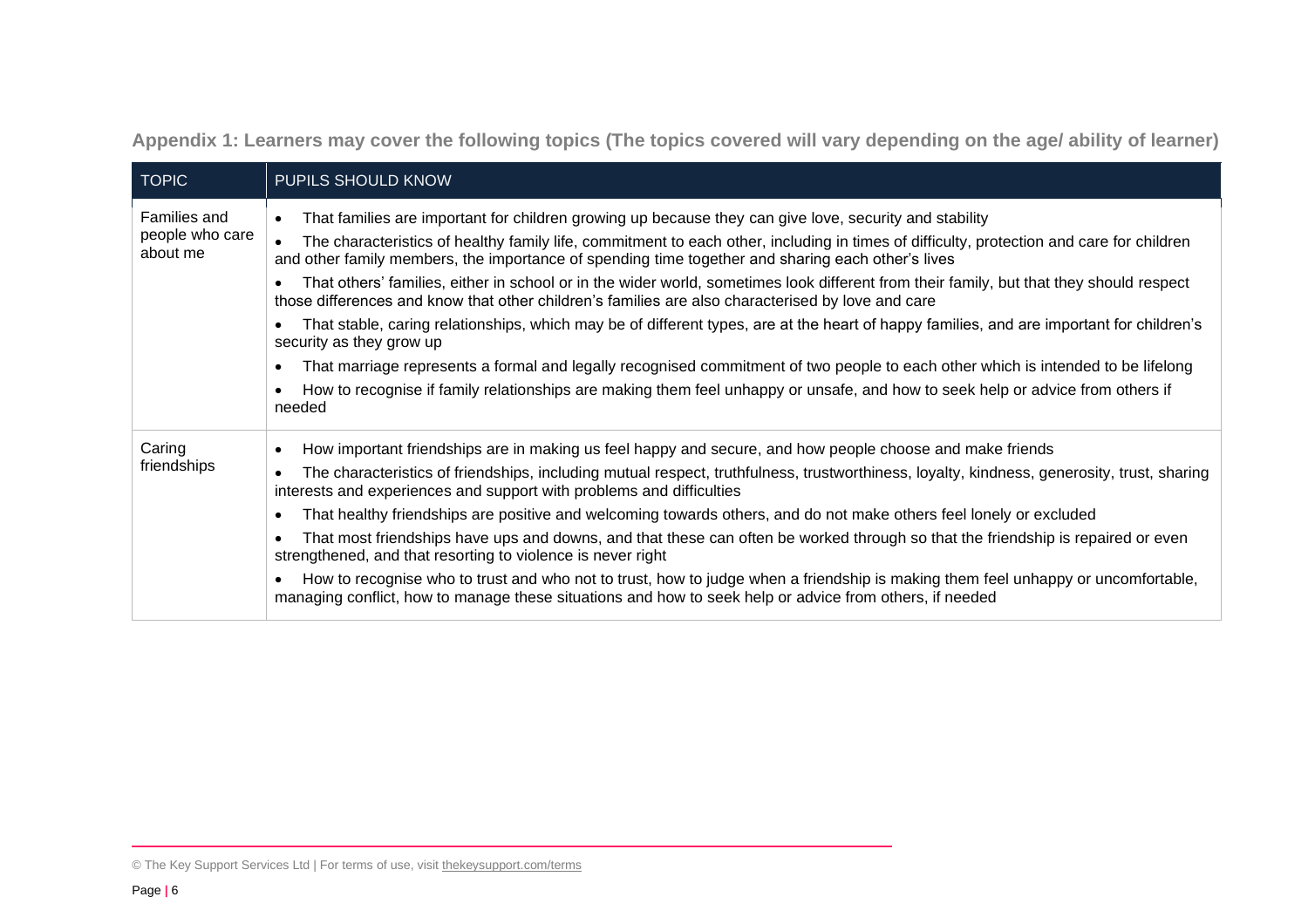| <b>TOPIC</b>                | PUPILS SHOULD KNOW                                                                                                                                                                                                          |
|-----------------------------|-----------------------------------------------------------------------------------------------------------------------------------------------------------------------------------------------------------------------------|
| Respectful<br>relationships | The importance of respecting others, even when they are very different from them (for example, physically, in character, personality<br>or backgrounds), or make different choices or have different preferences or beliefs |
|                             | Practical steps they can take in a range of different contexts to improve or support respectful relationships<br>$\bullet$                                                                                                  |
|                             | The conventions of courtesy and manners<br>٠                                                                                                                                                                                |
|                             | The importance of self-respect and how this links to their own happiness<br>$\bullet$                                                                                                                                       |
|                             | That in school and in wider society they can expect to be treated with respect by others, and that in turn they should show due<br>respect to others, including those in positions of authority                             |
|                             | About different types of bullying (including cyberbullying), the impact of bullying, responsibilities of bystanders (primarily reporting<br>bullying to an adult) and how to get help                                       |
|                             | What a stereotype is, and how stereotypes can be unfair, negative or destructive<br>$\bullet$                                                                                                                               |
|                             | The importance of permission-seeking and giving in relationships with friends, peers and adults                                                                                                                             |
| Online                      | That people sometimes behave differently online, including by pretending to be someone they are not                                                                                                                         |
| relationships               | That the same principles apply to online relationships as to face-to face relationships, including the importance of respect for others<br>online including when we are anonymous                                           |
|                             | The rules and principles for keeping safe online, how to recognise risks, harmful content and contact, and how to report them<br>٠                                                                                          |
|                             | How to critically consider their online friendships and sources of information including awareness of the risks associated with people<br>they have never met                                                               |
|                             | How information and data is shared and used online                                                                                                                                                                          |
| Being safe                  | What sorts of boundaries are appropriate in friendships with peers and others (including in a digital context)<br>$\bullet$                                                                                                 |
|                             | About the concept of privacy and the implications of it for both children and adults; including that it is not always right to keep secrets<br>$\bullet$<br>if they relate to being safe                                    |
|                             | That each person's body belongs to them, and the differences between appropriate and inappropriate or unsafe physical, and other,<br>$\bullet$<br>contact                                                                   |
|                             | How to respond safely and appropriately to adults they may encounter (in all contexts, including online) whom they do not know<br>٠                                                                                         |
|                             | How to recognise and report feelings of being unsafe or feeling bad about any adult<br>$\bullet$                                                                                                                            |
|                             | How to ask for advice or help for themselves or others, and to keep trying until they are heard<br>$\bullet$                                                                                                                |
|                             | How to report concerns or abuse, and the vocabulary and confidence needed to do so<br>$\bullet$                                                                                                                             |
|                             | Where to get advice e.g. family, school and/or other sources                                                                                                                                                                |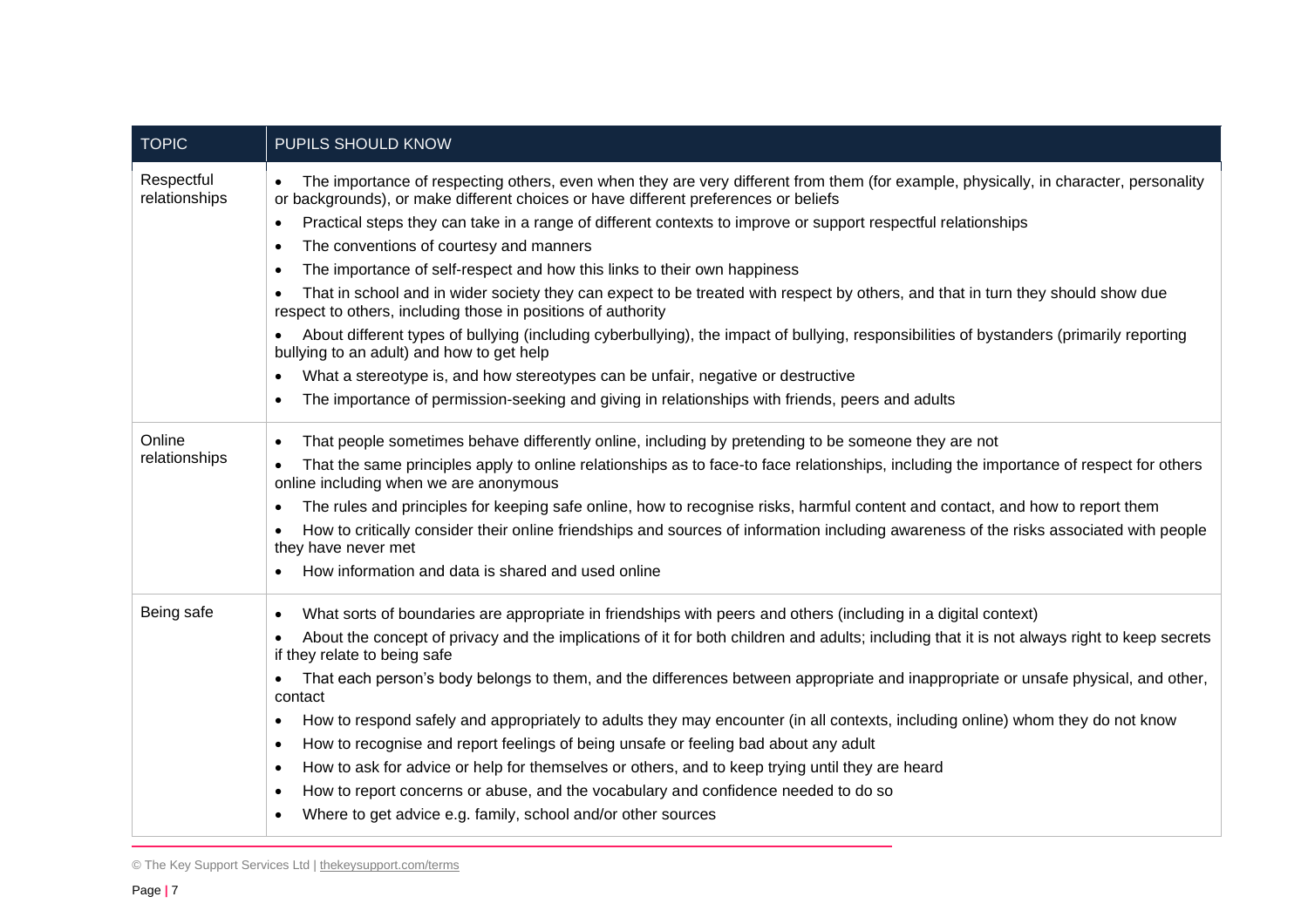## **Appendix 1:**

| <b>TOPIC</b>                              | PUPILS SHOULD KNOW                                                                                                                                                                                                                                                                                                                        |
|-------------------------------------------|-------------------------------------------------------------------------------------------------------------------------------------------------------------------------------------------------------------------------------------------------------------------------------------------------------------------------------------------|
| <b>Families</b>                           | That there are different types of committed, stable relationships<br>$\bullet$                                                                                                                                                                                                                                                            |
|                                           | How these relationships might contribute to human happiness and their importance for bringing up children<br>$\bullet$                                                                                                                                                                                                                    |
|                                           | What marriage is, including their legal status e.g. that marriage carries legal rights and protections not available to couples who are<br>$\bullet$<br>cohabiting or who have married, for example, in an unregistered religious ceremony                                                                                                |
|                                           | Why marriage is an important relationship choice for many couples and why it must be freely entered into<br>$\bullet$                                                                                                                                                                                                                     |
|                                           | The characteristics and legal status of other types of long-term relationships<br>$\bullet$                                                                                                                                                                                                                                               |
|                                           | The roles and responsibilities of parents with respect to raising of children, including the characteristics of successful parenting<br>$\bullet$                                                                                                                                                                                         |
|                                           | How to: determine whether other children, adults or sources of information are trustworthy: judge when a family, friend, intimate or<br>other relationship is unsafe (and to recognise this in others' relationships); and, how to seek help or advice, including reporting concerns<br>about others, if needed                           |
| Respectful<br>relationships,<br>including | The characteristics of positive and healthy friendships (in all contexts, including online) including: trust, respect, honesty, kindness,<br>$\bullet$<br>generosity, boundaries, privacy, consent and the management of conflict, reconciliation and ending relationships. This includes different<br>(non-sexual) types of relationship |
| friendships                               | Practical steps they can take in a range of different contexts to improve or support respectful relationships<br>$\bullet$                                                                                                                                                                                                                |
|                                           | How stereotypes, in particular stereotypes based on sex, gender, race, religion, sexual orientation or disability, can cause damage<br>$\bullet$<br>(e.g. how they might normalise non-consensual behaviour or encourage prejudice)                                                                                                       |
|                                           | That in school and in wider society they can expect to be treated with respect by others, and that in turn they should show due<br>respect to others, including people in positions of authority and due tolerance of other people's beliefs                                                                                              |
|                                           | About different types of bullying (including cyberbullying), the impact of bullying, responsibilities of bystanders to report bullying and<br>how and where to get help                                                                                                                                                                   |
|                                           | That some types of behaviour within relationships are criminal, including violent behaviour and coercive control<br>$\bullet$                                                                                                                                                                                                             |
|                                           | What constitutes sexual harassment and sexual violence and why these are always unacceptable<br>$\bullet$                                                                                                                                                                                                                                 |
|                                           | The legal rights and responsibilities regarding equality (particularly with reference to the protected characteristics as defined in the<br>Equality Act 2010) and that everyone is unique and equal                                                                                                                                      |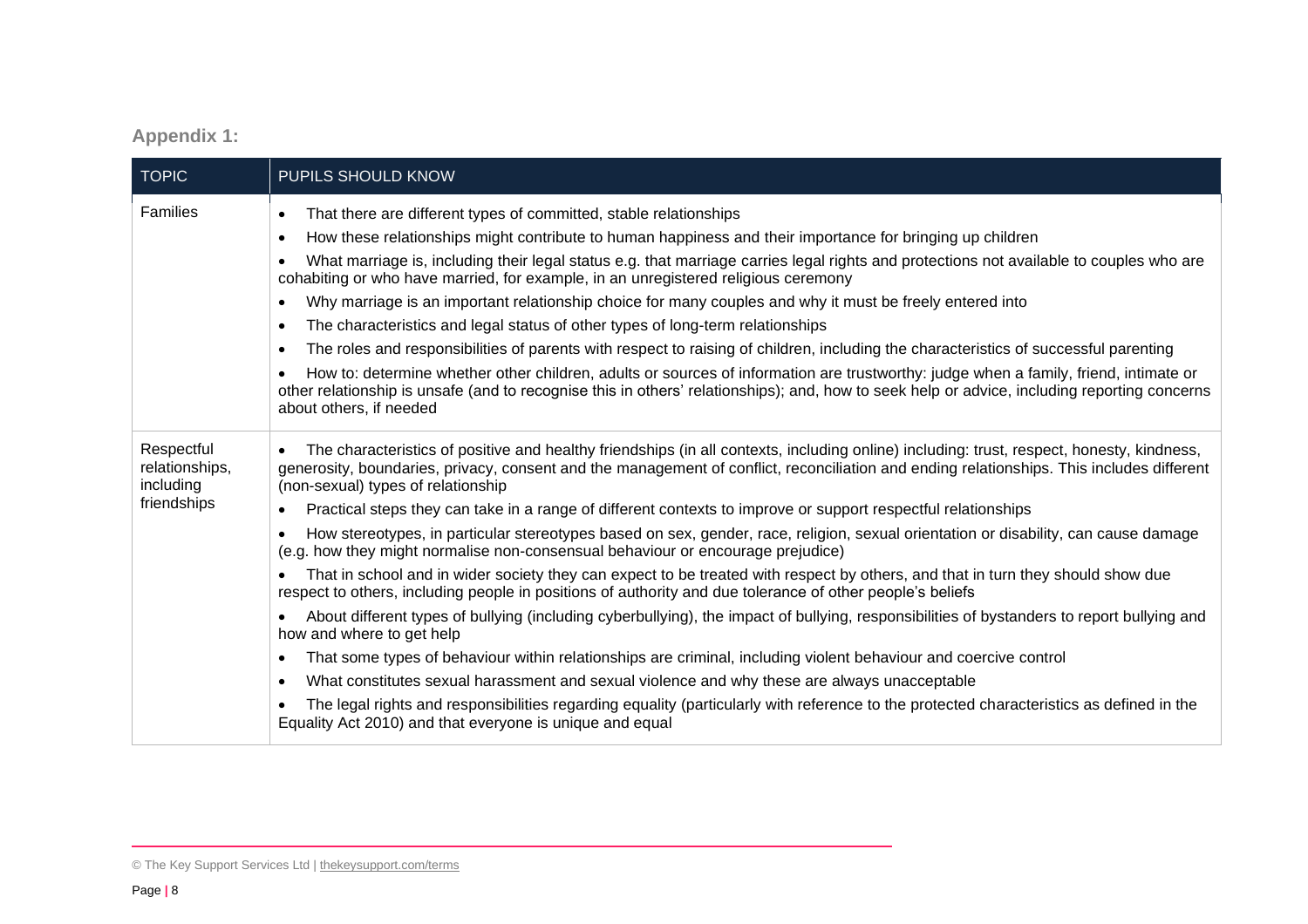| <b>TOPIC</b>        | <b>PUPILS SHOULD KNOW</b>                                                                                                                                                                                                                                          |
|---------------------|--------------------------------------------------------------------------------------------------------------------------------------------------------------------------------------------------------------------------------------------------------------------|
| Online and<br>media | Their rights, responsibilities and opportunities online, including that the same expectations of behaviour apply in all contexts,<br>including online                                                                                                              |
|                     | About online risks, including that any material someone provides to another has the potential to be shared online and the difficulty of<br>$\bullet$<br>removing potentially compromising material placed online                                                   |
|                     | Not to provide material to others that they would not want shared further and not to share personal material which is sent to them<br>$\bullet$                                                                                                                    |
|                     | What to do and where to get support to report material or manage issues online<br>$\bullet$                                                                                                                                                                        |
|                     | The impact of viewing harmful content<br>$\bullet$                                                                                                                                                                                                                 |
|                     | That specifically sexually explicit material e.g. pornography presents a distorted picture of sexual behaviours, can damage the way<br>$\bullet$<br>people see themselves in relation to others and negatively affect how they behave towards sexual partners      |
|                     | That sharing and viewing indecent images of children (including those created by children) is a criminal offence which carries<br>$\bullet$<br>severe penalties including jail                                                                                     |
|                     | How information and data is generated, collected, shared and used online<br>$\bullet$                                                                                                                                                                              |
| Being safe          | The concepts of, and laws relating to, sexual consent, sexual exploitation, abuse, grooming, coercion, harassment, rape, domestic<br>$\bullet$<br>abuse, forced marriage, honour-based violence and FGM, and how these can affect current and future relationships |
|                     | How people can actively communicate and recognise consent from others, including sexual consent, and how and when consent<br>can be withdrawn (in all contexts, including online)                                                                                  |

<sup>©</sup> The Key Support Services Ltd | [thekeysupport.com/terms](https://thekeysupport.com/terms-of-use)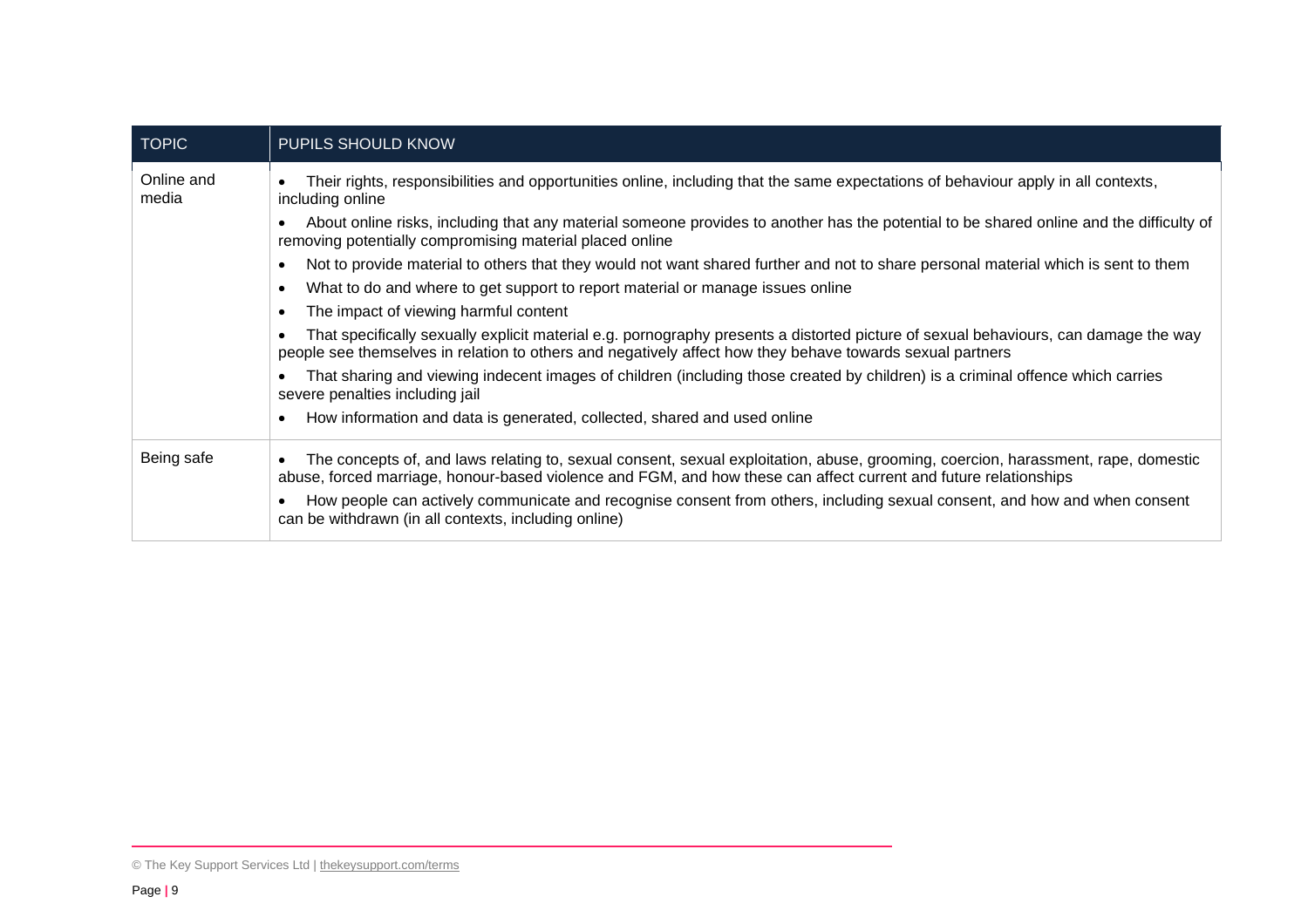| <b>TOPIC</b>                                                           | <b>PUPILS SHOULD KNOW</b>                                                                                                                                                                                                |
|------------------------------------------------------------------------|--------------------------------------------------------------------------------------------------------------------------------------------------------------------------------------------------------------------------|
| Intimate and<br>sexual<br>relationships,<br>including sexual<br>health | How to recognise the characteristics and positive aspects of healthy one-to-one intimate relationships, which include mutual<br>respect, consent, loyalty, trust, shared interests and outlook, sex and friendship       |
|                                                                        | That all aspects of health can be affected by choices they make in sex and relationships, positively or negatively, e.g. physical,<br>emotional, mental, sexual and reproductive health and wellbeing                    |
|                                                                        | The facts about reproductive health, including fertility and the potential impact of lifestyle on fertility for men and women                                                                                            |
|                                                                        | That there are a range of strategies for identifying and managing sexual pressure, including understanding peer pressure, resisting<br>pressure and not pressurising others                                              |
|                                                                        | That they have a choice to delay sex or to enjoy intimacy without sex                                                                                                                                                    |
|                                                                        | The facts about the full range of contraceptive choices, efficacy and options available                                                                                                                                  |
|                                                                        | The facts around pregnancy including miscarriage                                                                                                                                                                         |
|                                                                        | That there are choices in relation to pregnancy (with medically and legally accurate, impartial information on all options, including<br>keeping the baby, adoption, abortion and where to get further help)             |
|                                                                        | How the different sexually transmitted infections (STIs), including HIV/AIDs, are transmitted, how risk can be reduced through safer<br>sex (including through condom use) and the importance of and facts about testing |
|                                                                        | About the prevalence of some STIs, the impact they can have on those who contract them and key facts about treatment                                                                                                     |
|                                                                        | How the use of alcohol and drugs can lead to risky sexual behaviour                                                                                                                                                      |
|                                                                        | How to get further advice, including how and where to access confidential sexual and reproductive health advice and treatment                                                                                            |

<sup>©</sup> The Key Support Services Ltd | [thekeysupport.com/terms](https://thekeysupport.com/terms-of-use)